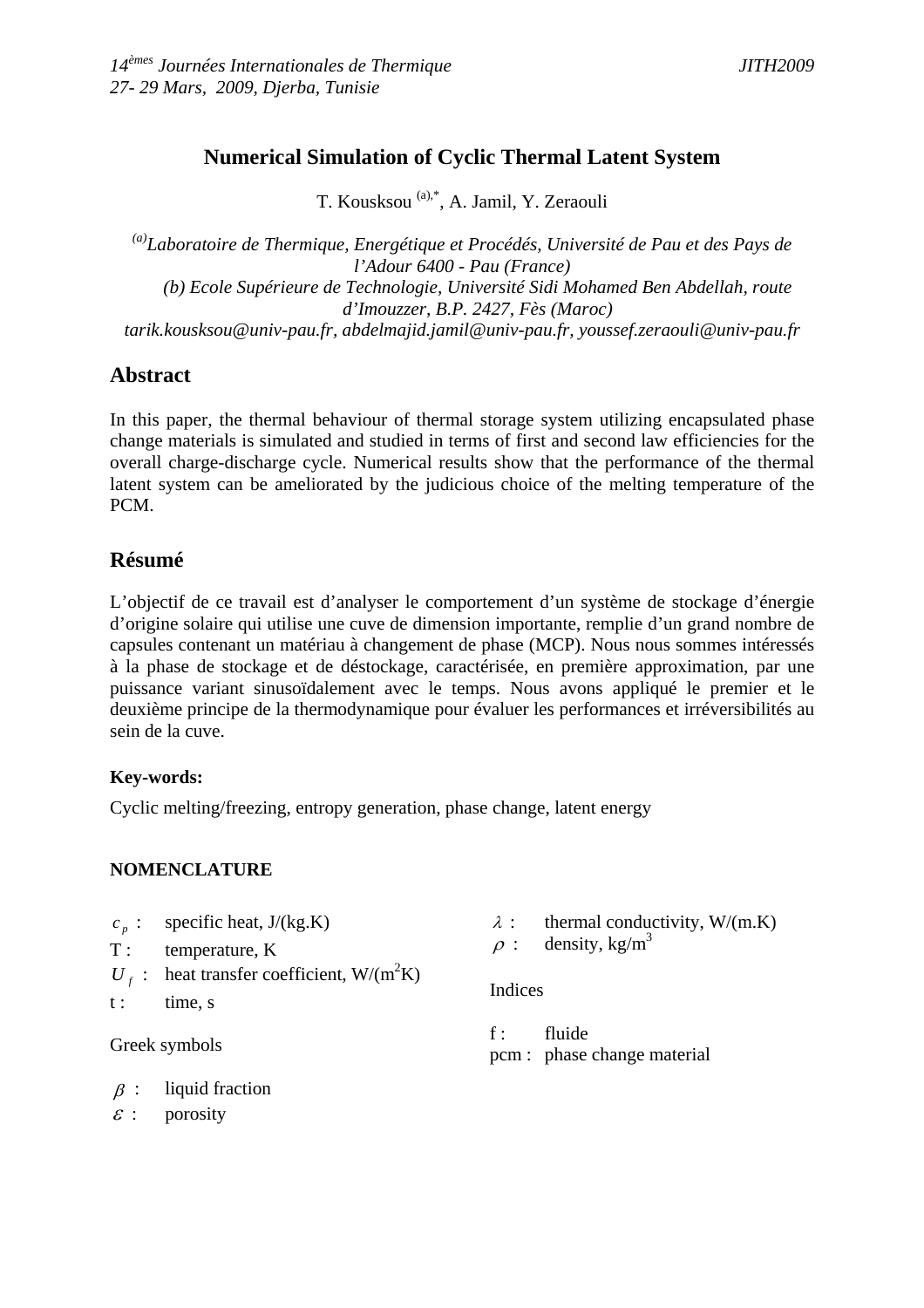### **1. INTRODUCTION**

Increasing energy cost and associated environmental problems have intensified efforts towards energy storage and sustainable energy technologies. Over the past decade the use of the phase change materials (PCM) have been investigated as an effective way for a better utilization of the thermal energy [1]. These systems are based on the use of phase change materials (PCM).

Different PCM systems were reported in the literature [2]. For instance, water is widely used as the PCM refrigeration storage system because of its high latent heat thermal energy, stability, low cost and environmentally friendly. However, this system presents the disadvantage of supercooling that occurs in the process of solidifying water during charging of the cold storage. On the other hand, paraffin's posses desirable characteristics such as wide ranges of melting temperatures and no supercooling. The theory design and analysis of the PCM systems has been discussed in the literature [2-3]. The data reported are mainly based on the first law of thermodynamics. This law is inadequate in depicting completely the effect of internal irreversibility found in all type of heat transfer processes.

In this sense, the second law of thermodynamics needs to be applied [4-5]. In the present work, we apply the first and second law of thermodynamics model to optimize the performance of the latent energy storage during the charge and discharge cycles. The influence of the melting temperature on the entropy generation during thermal energy storage was investigated.

#### **2. THE HEAT TRANSFER MODEL OF THE LATENT SYSTEM**

The latent energy system consists of a solar air collector and a cylindrical storage tank that contains spherical capsules filled with a PCM. Solar energy is intercepted by the air collector is converted into hot air which can be either used directly or stored in PCM within the tank for later use [4]. Obviously, the temperature of the air at the outlet collector depends on the solar radiation. In a first approximation and in order to make our calculations, we have chosen as condition at the exit of the air collector, the sinusoidal temperature:

$$
T_{ini} = T_o + A\sin(wt + w_o)
$$
 (1)

In this model, the following assumptions were considered:

- A continuous medium of the PCM capsules and not as a medium of independent particles.
- Thermal gradients within capsules were negligible.
- Thermophysical properties of the PCM and of the heat fluid flow are temperature independent.
- Overall heat transfer coefficients between the capsules and the coolant are constant during the charge period.
- Fluid flow is considered as a plug flow with uniform conditions in the opposite direction.

Based on the above assumptions, the energy equations for the fluid can be written:

$$
\varepsilon(\rho c)_f \left( \frac{\partial T_f}{\partial t} + V_e \frac{\partial T_f}{\partial x} \right) = \frac{\partial}{\partial x} \left( k_f \frac{\partial T_f}{\partial x} \right) + U_f A (T_{PCM} - T_f)
$$
(2)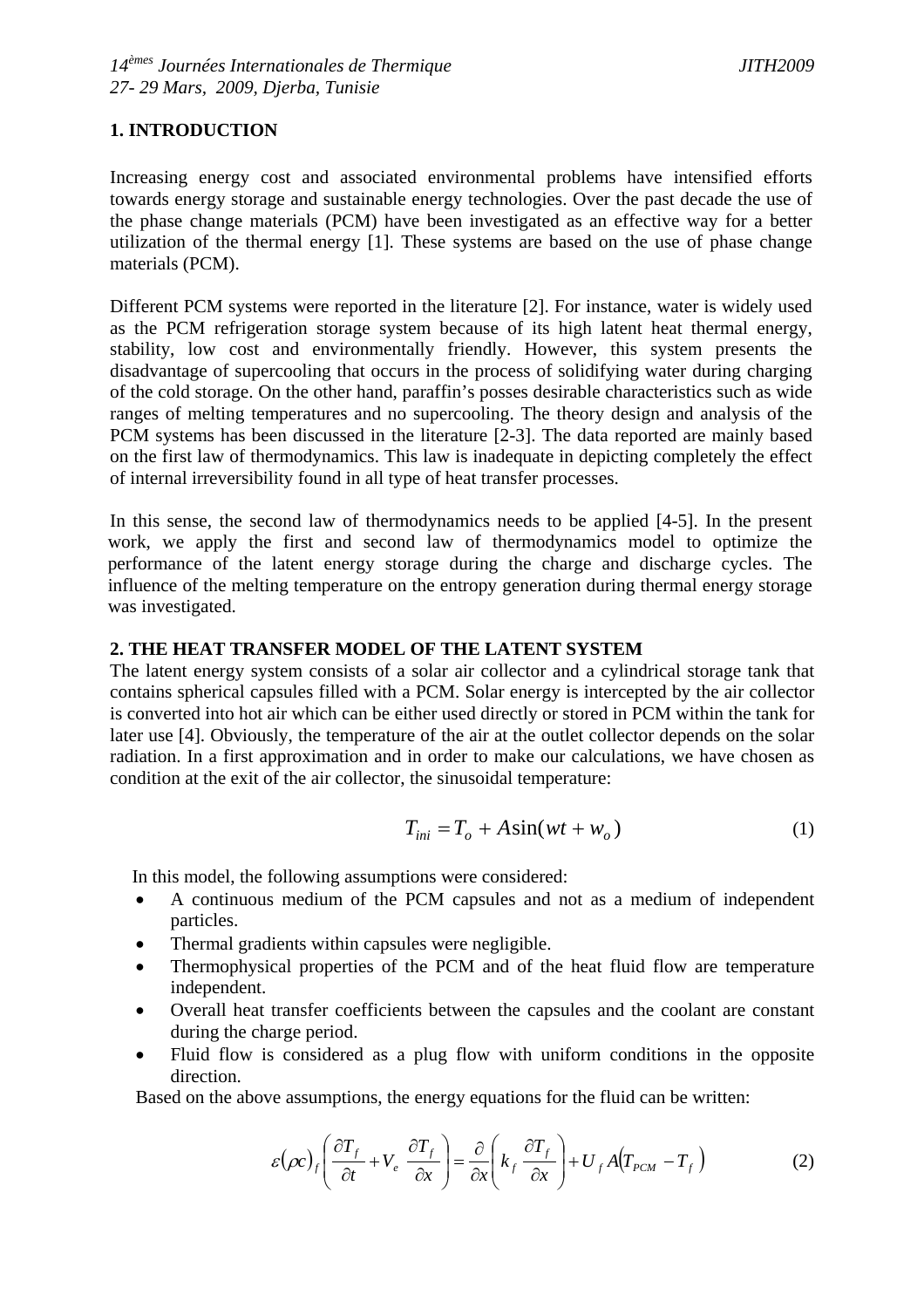During the sensible heat storage, that is, pure solid and complete liquid, the corresponding governing equation can be written in this form:

$$
(I - \varepsilon)(\rho c)_{\rho_{CM}} \frac{\partial T_{\rho_{CM}}}{\partial t} = \frac{\partial}{\partial x} \left( k_{\rho_{CM}}^* \frac{\partial T_{\rho_{CM}}}{\partial x} \right) + U_f A (T_f - T_{\rho_{CM}})
$$
(3)

In the latent heat storage (charge or discharge) the corresponding model takes this form:

$$
\frac{\partial \beta}{\partial t} = \pm \frac{U_f}{(1 - \varepsilon) \rho_{PCM} L_F} \left( T_f - T_F \right) - \frac{k_{PCM}^*}{\rho_{PCM} L_F} \frac{\partial^2 T_{PCM}}{\partial x^2}
$$
(4)

 $\rho_f$  and  $c_f$  respectively the density and the thermal conductivity the fluid,  $U_f$  is the constant heat transfer coefficient,  $\vec{A}$  is the superficial particle area per unit bed volume,  $V_{\alpha}$  is the mean heat transfer fluid flow velocity,  $\varepsilon$  is the void fraction of the tank,  $\beta$  is the mass fraction of the liquid PCM inside the capsules and  $L_F$  is the latent heat of melting of PCM.

In the above equations, the effective thermal conductivity  $k_{p\text{CM}}^*$  is evaluated from the SCHMIT correlation:

$$
k_{PCM}^* = 1.72 k_f \left(\frac{k_f}{k_{PCM}}\right)^{0.26}
$$
 (5)

The initial and boundary conditions are specified by:

$$
T_f(x,0) = T_{p\text{CM}} = T_{\text{ini}} \tag{6}
$$

$$
T_f(0,t) = T_{PCM} = T_{\text{int}}
$$
\n
$$
(7)
$$

$$
\frac{\partial T_f(L,t)}{\partial x} = 0\tag{8}
$$

$$
\frac{\partial T_{p_{CM}}(L,t)}{\partial x} = \frac{\partial T_{p_{CM}}(0,t)}{\partial x} = 0
$$
\n(9)

It is noted that  $\beta = 0$  if the capsules are completely in solid state and  $\beta = 1$  in the case that the whole containers are in liquid state.

The convection heat transfer condition at the external surface of the capsules can be treated by using the mean Nusselt number given as:

$$
Nu = (1 - 10\varepsilon + 5\varepsilon^2)(1 + 0.7 \text{ Re}^{0.2} \text{ Pr}^{0.33}) + (1.33 - 2.44\varepsilon + 1.2\varepsilon^2) \text{ Re}^{0.7} \text{ Pr}^{0.33}
$$
 (10)

The finite difference equations are obtained by integrating the conservation equations over a control volume. The resulting finite difference scheme are solved iteratively at a given time step, with a tridiagonal matrix solver (TDMA).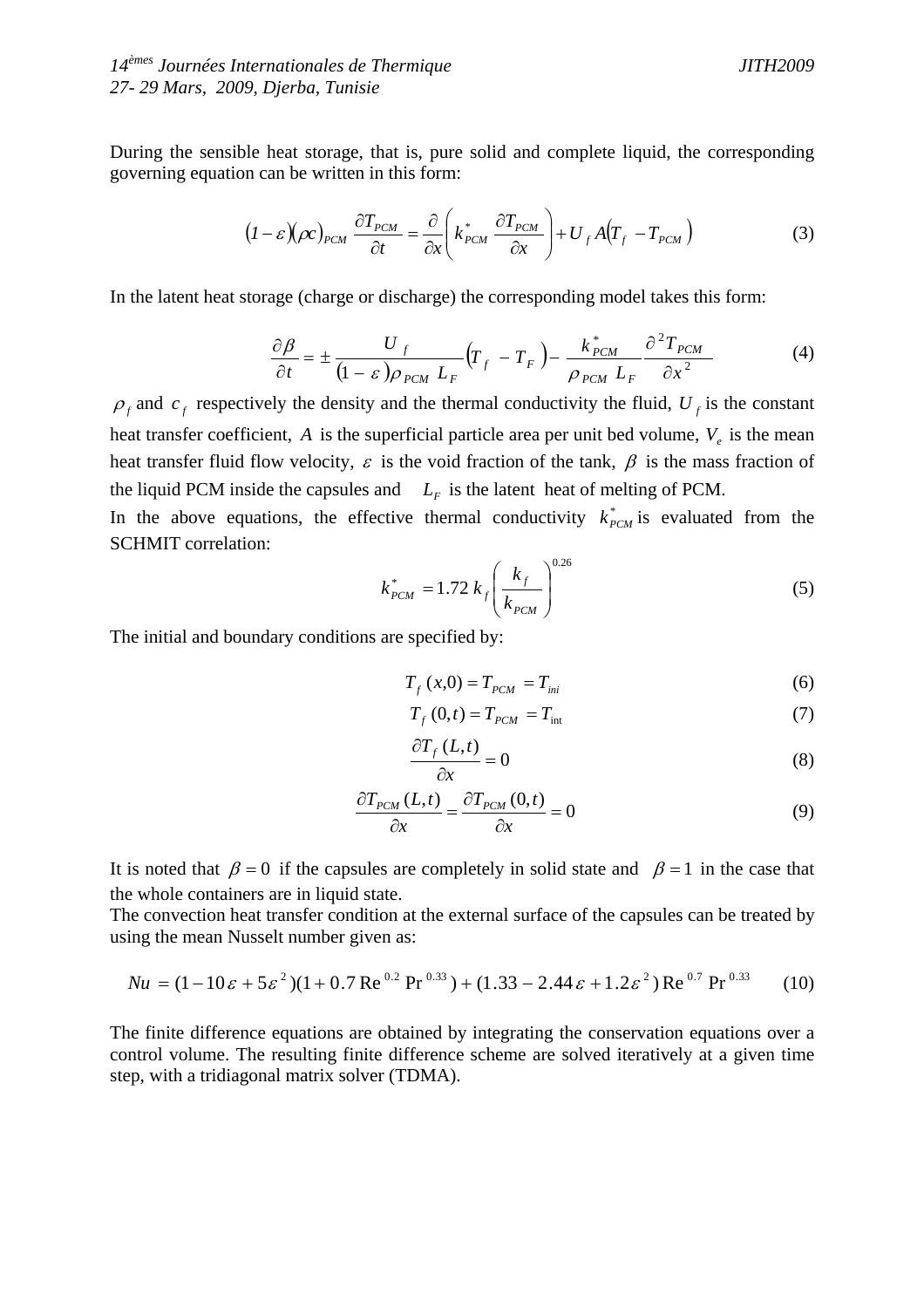#### **3. RESULTS AND DISCUSSIONS**

For the numerical simulation, we have applied the procedure described in the preceding section. Air is the working fluid and paraffin is the PCM. The values of thermophysical characteristics of the parrafins used in this paper have been obtained from the literature [4].

Fig.1 shows the calculated results of the outlet circulating fluid temperature and inlet temperature of the hexadecane paraffin during the charge and the discharge periods. From the figure, it can be concluded that the outlet working fluid temperature gets the maximum value of 43 °C at the first cycle (i.e. permanent regime) and the temperature varies from 22 °C to 43 °C . The corresponding liquid fraction of PCM is illustrated in Fig.2. It is observed that the liquid fraction reaches the maximum value (100 %), which occurs at sunset, when the system gets the permanent regime. However, at the end of the eclipse phase, approximately 82 % of liquid PCM remains in the tank.



Fig.1: Outlet working fluid temperature versus time.



Fig.2: Variation of the liquid fraction versus time.

There are several factors that can affect the thermal behaviour of the latent system. In order to investigate the effect of the melting temperature, the variation of the outlet working fluid temperature for different paraffins is recorded (Fig.3). The corresponding liquid fraction of different PCMs is illustrated in Fig.4. We note that the choice of the melting temperature influences strongly the exit temperature of the circulating fluid. The melting temperature is an important parameter for design in this problem. We can also note that in the case of nonadecane and eicosane, it is impossible to melt and solidify all PCM. In all situations, the time evolution of the system is characterised by the presence of an initial transient period followed by a permanent periodic regime. Obviously, the duration and the nature of the transient regime are heavily dependent on the value of the PCM.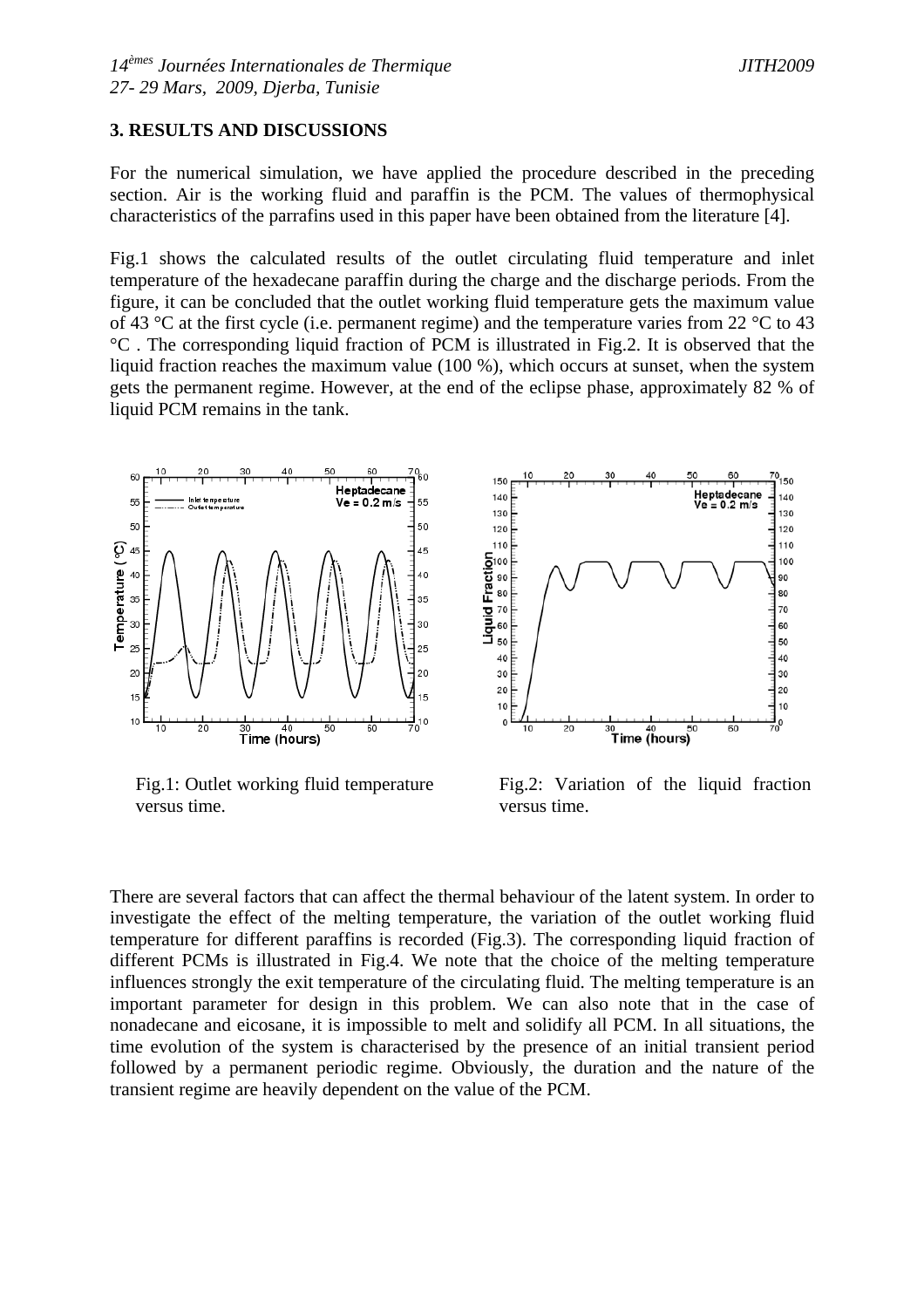

60 150  $Ve = 0.2 m/s$ 140 140 130 130 120 120  $110$  $110$ Fraction 100 90 80  $70$  $70$ Iquid 60 60 50 50  $40$ 40 30 30  $20$  $20^{1}$  $10$  $\mathbf{0}$  $\overline{1}$  Time (hours) 1C  $\overline{20}$ 50

Fig.3: Effect of the melting temperature on the outlet working fluid temperature

Fig.4: Variation of the liquid fraction versus time for various PCMs.

The first law efficiency of the latent thermal energy storage is defined as the relationship between transferred heat flow and maximal transferable heat flow:

$$
\eta(t) = \frac{\dot{Q}(t)}{\dot{Q}_{\text{max}}(t)} = \frac{\left|T_{\text{inlet}} - T_{\text{out}}\right|}{\Delta T_{\text{max}}}
$$
(11)

Fig.5 shows the temporary progression of the first law efficiency of the latent storage system during the cyclic melting and freezing for various melting temperatures. We show that for the first charge period, the energy efficiency increases by decreasing the melting temperature of the PCM. We can also note that when the system reaches the permanent regime, the efficiency of the system during the charge period goes up with the melting temperature until it reaches a maximum value and thereafter diminishes with further increases melting temperature. However, the discharge efficiency increases by increasing the melting temperature. As results, the overall efficiency of the energy system shows maximum around the melting temperature 28 °C. From this result, the system filled with PCMs with 28 °C melting temperature gives the best performance.

An important approach in the second law analysis of the thermal latent energy storage system is the calculation of the entropy generation number  $N<sub>s</sub>$  [4]. This number is defined as the degraded exergy (availability) divided by the total exergy input to the cycle of the storage, that is:

$$
N_s = \frac{T_0 \int_0^t \dot{S}_{gen} dt}{\left|\int_0^t \dot{E}x_{cv} dt\right|}
$$
(12)